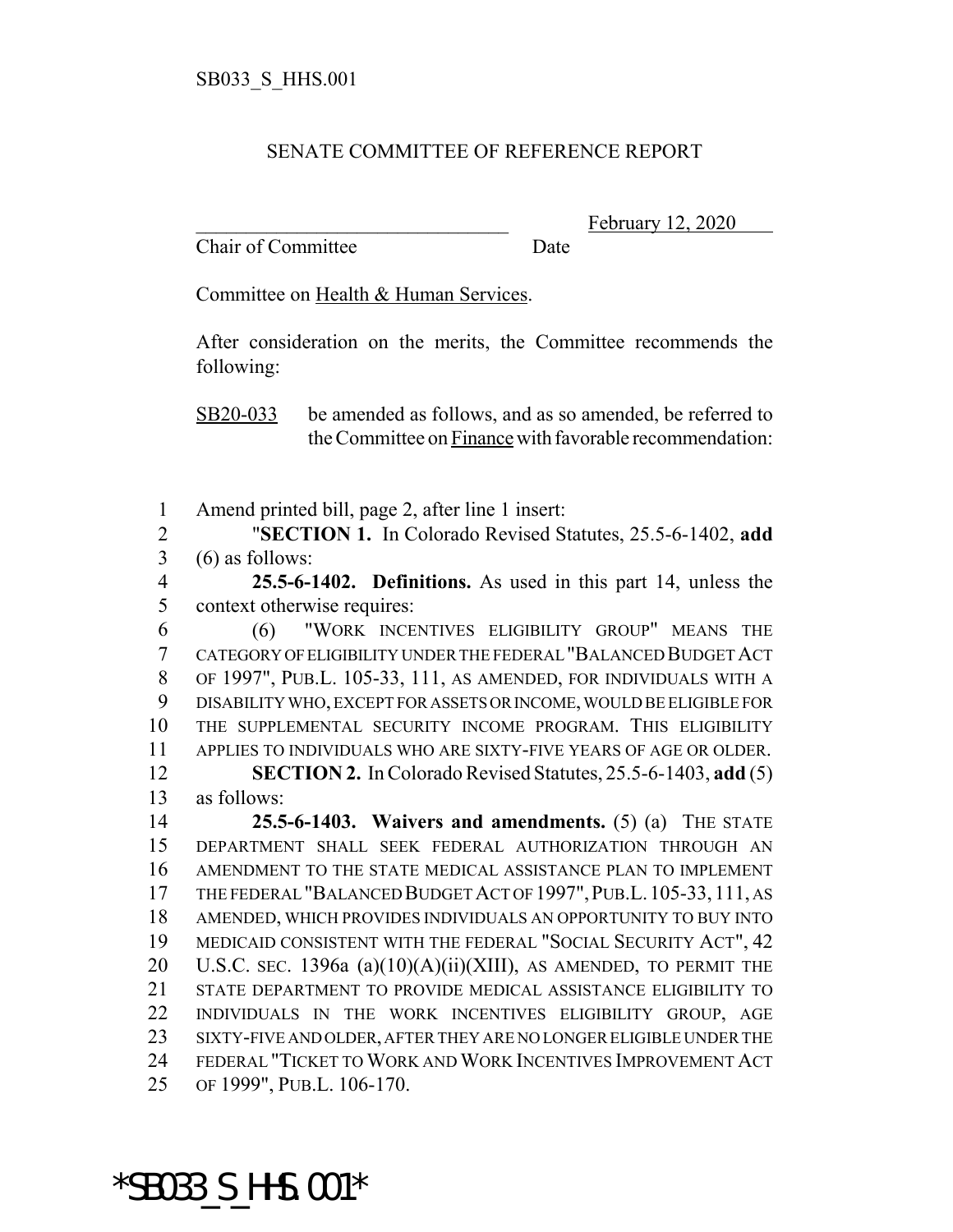(b) IN ADDITION TO SUBMITTING AN AMENDMENT TO THE STATE MEDICAL ASSISTANCE PLAN PURSUANT TO SUBSECTION (5)(a) OF THIS SECTION, THE STATE DEPARTMENT SHALL SUBMIT A STATE PLAN AMENDMENT PURSUANT TO SECTION 1902(r)(2) of the FEDERAL "SOCIAL SECURITY ACT" TO USE LESS RESTRICTIVE INCOME AND RESOURCE METHODOLOGIES TO MATCH THE INCOME, HOUSEHOLD, AND ASSET LEVELS OF THE MEDICAID BUY-IN PROGRAM FOR IMPLEMENTATION NO LATER THAN JULY 1, 2021.

 **SECTION 3.** In Colorado Revised Statutes, 25.5-6-1404, **amend** 10  $(1)(a)$ ; and **repeal** (4) as follows:

 **25.5-6-1404. Medicaid buy-in program - eligibility - premiums - medicaid buy-in cash fund - report.** (1) **Eligibility.** An individual is eligible for and shall receive medicaid provided in this part 14 through a medicaid buy-in program without losing eligibility for medicaid if all of the following conditions are met:

 (a) The individual meets the requirements for the basic coverage group or the individual was previously in the basic coverage group and now meets the requirements for the medical improvement group, OR THE INDIVIDUAL WAS PREVIOUSLY IN THE BASIC COVERAGE GROUP AND NOW MEETS THE REQUIREMENTS FOR THE WORK INCENTIVES ELIGIBILITY GROUP;

 (4) **Private health insurance.** (a) The state department shall, on 23 behalf of an individual who is eligible for medicaid under subsection  $(1)$  of this section, pay premiums for or purchase individual coverage offered by the individual's employer if the state department determines that paying the premiums or purchasing the coverage will be less than providing medicaid coverage. Any employer-sponsored health insurance 28 plan shall be the primary payer, and any payments made under medicaid shall be secondary. In the event that the employer-sponsored health insurance plan provides benefits that are not equivalent to the benefits provided under medicaid, medicaid shall provide all additional benefits that are not provided by the employer-sponsored health insurance plan. (b) If an individual is eligible for medicaid under subsection (1)

 of this section and the individual's employer would pay for all or a portion of the individual's private insurance, the state department may accept contributions from the individual's employer to offset part of the cost of providing services pursuant to this section.

 **SECTION 4.** In Colorado Revised Statutes, 25.5-6-1405, **amend** (2) as follows:

 **25.5-6-1405. Rule-making authority.** (2) Any rules adopted by 41 the state board shall be MUST consistent with the federal "Ticket to Work"

 $*$ SB033 S HHS.001 $*$  -2-